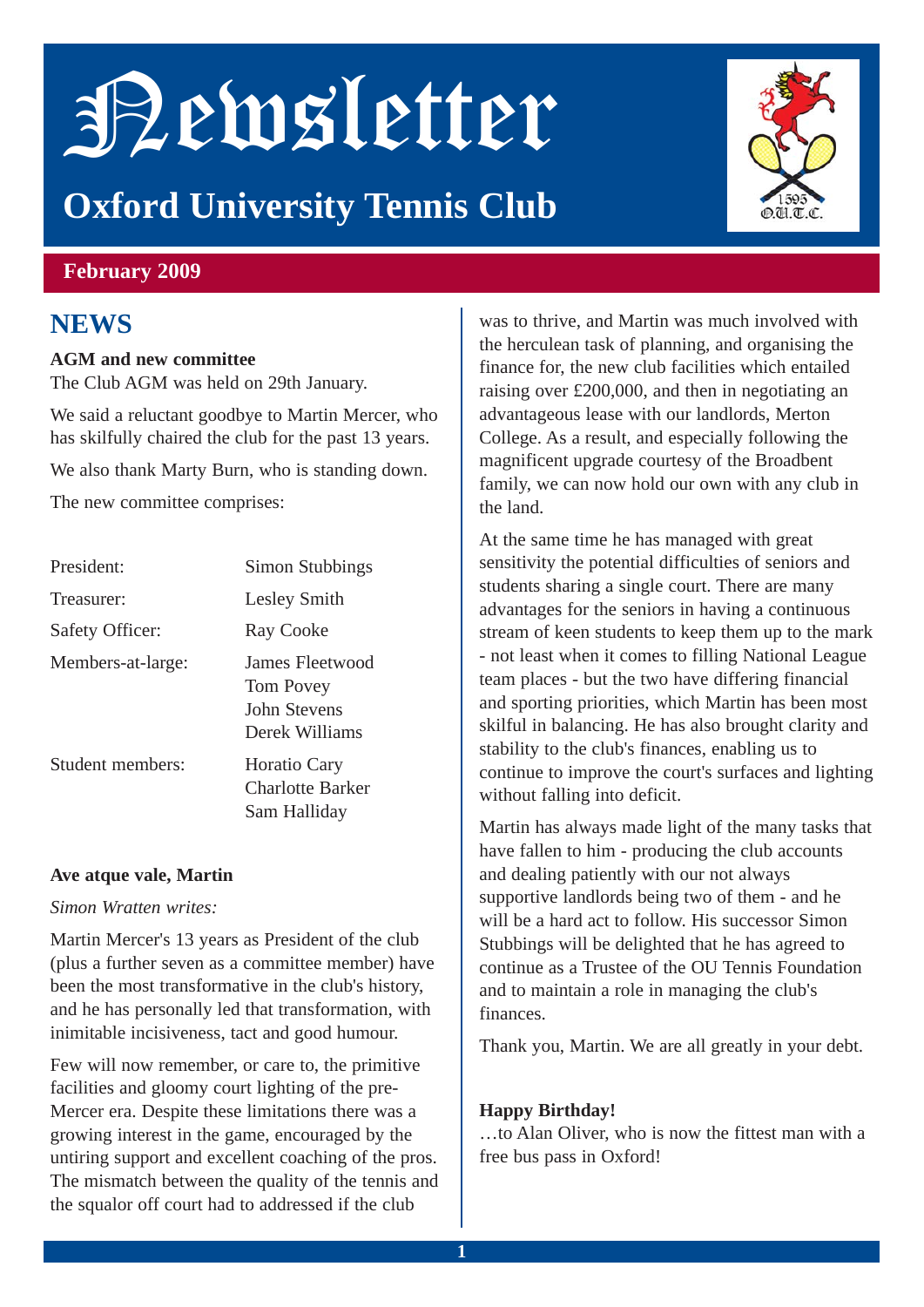#### **Men's changing room**

The radiator in the men's shower has sprung a leak. Unfortunately, it is a special order, to fit the small space under the benches, and it will be about six weeks before the replacement arrives.

#### **Members' accounts**

The committee would like to remind members that individual accounts are expected to be kept in credit. A monthly statement of everyone's standing is posted on the notice board: please check that you are in good standing.

Alan will send a reminder to anyone whose account falls into the red, and members are expected to remedy the deficit within one week of the reminder. Anyone who fails to do so will lose the right to book games and play tennis.

#### **Sponsorship**

Although we have had a reasonably successful response to the request for support of University Tennis published in the September Newsletter, there is still a little way to go if we are to be able to draw down fully on the offer from Mr and Mrs J A Pye's Charitable Settlement to match contributions up to a total of £3,500 a year. Supporting student tennis is an important way to keep the game alive and well into the future. If you would like to contribute please contact the Professionals who have gift aid forms and standing orders for completion.

#### **Parking**

Everyone should know by now that parking in front of the pro shop annoys our landlords in the extreme. We rely on good relations with the college; so please, observe the Strictly No Parking sign and don't get us into trouble with Merton.

#### **Theft from changing room**

BEWARE: There has been a theft from the men's changing room on January 30th. Please remember to take anything valuable on the court with you and never let anyone into the clubhouse unless you are absolutely sure that they are club members. Also don't let tourists in unless you are willing to stay with them until they leave.

### **RECENT TOURNAMENTS**

**A1 RAM 40+ (handicap) Doubles November 29th** Ron Mutton and Andrew Mackintosh defeated Lester Lay and Liz Leach 6/4 in the final.

#### **J.C. Smith Trophy 60+ (age) Handicap Doubles December 13th**

This season's winners were Gordon Wilson and Julian Eeley who saw off the challenge of Simon Stubbings and Francis King 6/3.

#### **Xmas Fun Doubles December 29th**

This competition where you play with a different partner in each match was won by Lester Lay with Andrew Mackintosh as runner-up.

#### **Alden's Handicap Doubles January 8th to 11th**

This major club competition in the club's calendar had a full entry of 20 pairs and went extremely well with good matches and a marvellous lunch provided by the Aldens and prepared thanks to Lesley Smith.



*Left to right:* Ron Mutton, Richard Alden, Matthew Alden, Peter Kidd, Simon Stubbings